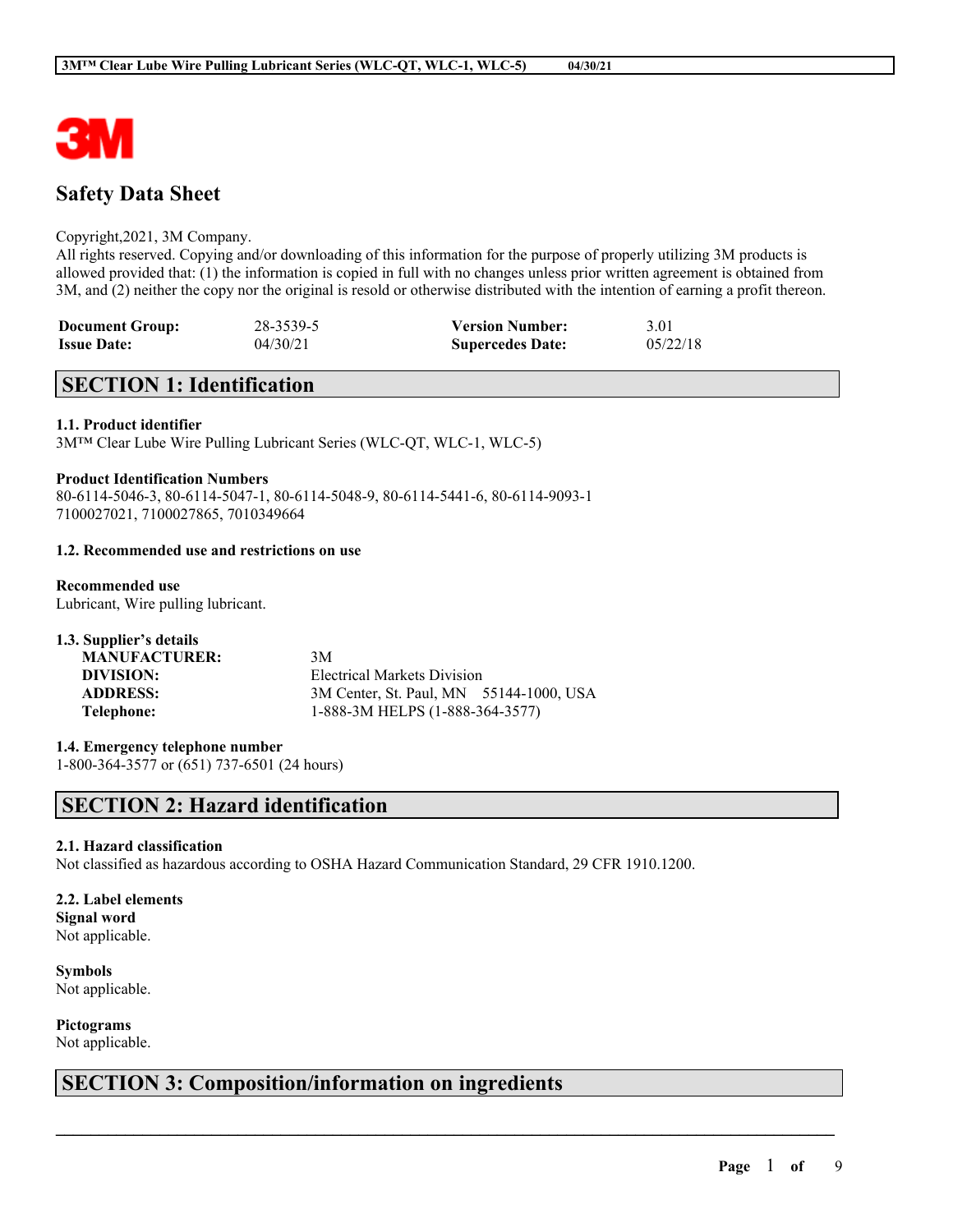#### **3M™ Clear Lube Wire Pulling Lubricant Series (WLC-QT, WLC-1, WLC-5) 04/30/21**

| Ingredient                        | C.A.S. No.        | $\frac{9}{6}$ by Wt        |
|-----------------------------------|-------------------|----------------------------|
| Polyethylene Glycol               | $125322 - 68 - 3$ | $\blacksquare$             |
| Propylene Glycol                  | $157 - 55 - 6$    | 1 - 5 Trade Secret *       |
| Polyethylene-Polypropylene Glycol | Trade Secret*     | $0.5 - 2$ Trade Secret $*$ |
| SODIUM POLYACRYLATE               | 9003-04-7         | $0.1 -$                    |
| Water                             | 7732-18-5         | > 90                       |

\*The specific chemical identity and/or exact percentage (concentration) of this composition has been withheld as a trade secret.

## **SECTION 4: First aid measures**

#### **4.1. Description of first aid measures**

#### **Inhalation:**

No need for first aid is anticipated.

#### **Skin Contact:**

Wash with soap and water. If signs/symptoms develop, get medical attention.

#### **Eye Contact:**

Flush with large amounts of water. Remove contact lenses if easy to do. Continue rinsing. If signs/symptoms persist, get medical attention.

#### **If Swallowed:**

Rinse mouth. If you feel unwell, get medical attention.

#### **4.2. Most important symptoms and effects, both acute and delayed**

No critical symptoms or effects. See Section 11.1, information on toxicological effects.

#### **4.3. Indication of any immediate medical attention and special treatment required**

Not applicable

## **SECTION 5: Fire-fighting measures**

#### **5.1. Suitable extinguishing media**

Material will not burn. Non-combustible. Use a fire fighting agent suitable for surrounding fire. Use a fire fighting agent suitable for the surrounding fire.

#### **5.2. Special hazards arising from the substance or mixture**

None inherent in this product.

#### **Hazardous Decomposition or By-Products**

**Substance Condition** Carbon dioxide During Combustion

Carbon monoxide During Combustion

#### **5.3. Special protective actions for fire-fighters**

No special protective actions for fire-fighters are anticipated.

## **SECTION 6: Accidental release measures**

#### **6.1. Personal precautions, protective equipment and emergency procedures**

Evacuate area. Ventilate the area with fresh air. For large spill, or spills in confined spaces, provide mechanical ventilation to disperse or exhaust vapors, in accordance with good industrial hygiene practice. Refer to other sections of this SDS for information regarding physical and health hazards, respiratory protection, ventilation, and personal protective equipment.

 $\mathcal{L}_\mathcal{L} = \mathcal{L}_\mathcal{L} = \mathcal{L}_\mathcal{L} = \mathcal{L}_\mathcal{L} = \mathcal{L}_\mathcal{L} = \mathcal{L}_\mathcal{L} = \mathcal{L}_\mathcal{L} = \mathcal{L}_\mathcal{L} = \mathcal{L}_\mathcal{L} = \mathcal{L}_\mathcal{L} = \mathcal{L}_\mathcal{L} = \mathcal{L}_\mathcal{L} = \mathcal{L}_\mathcal{L} = \mathcal{L}_\mathcal{L} = \mathcal{L}_\mathcal{L} = \mathcal{L}_\mathcal{L} = \mathcal{L}_\mathcal{L}$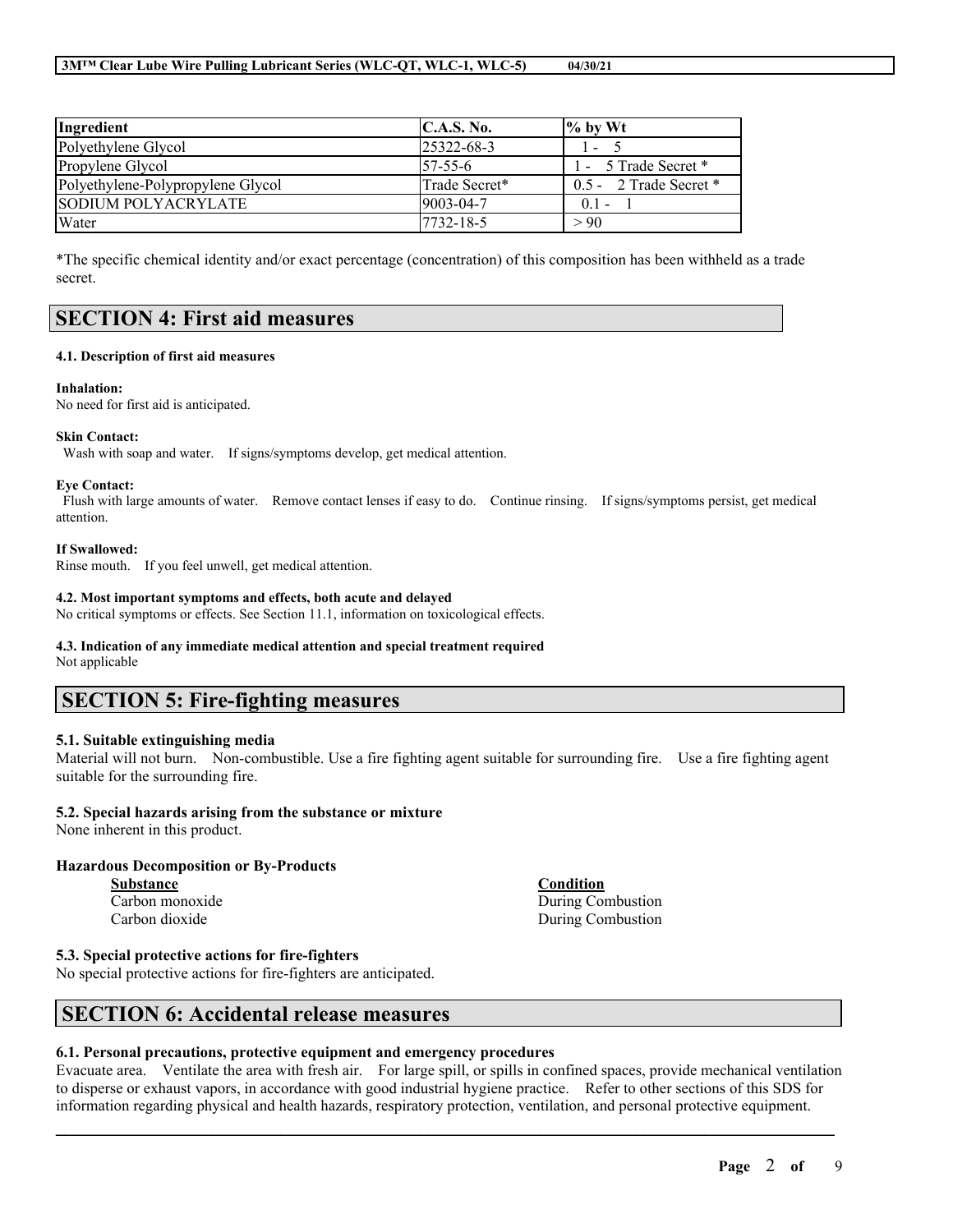#### **6.2. Environmental precautions**

Avoid release to the environment. For larger spills, cover drains and build dikes to prevent entry into sewer systems or bodies of water.

#### **6.3. Methods and material for containment and cleaning up**

Contain spill. Working from around the edges of the spill inward, cover with bentonite, vermiculite, or commercially available inorganic absorbent material. Mix in sufficient absorbent until it appears dry. Remember, adding an absorbent material does not remove a physical, health, or environmental hazard. Collect as much of the spilled material as possible. Place in a closed container approved for transportation by appropriate authorities. Clean up residue with water. Seal the container. Dispose of collected material as soon as possible in accordance with applicable local/regional/national/international regulations.

## **SECTION 7: Handling and storage**

#### **7.1. Precautions for safe handling**

For industrial/occupational use only. Not for consumer sale or use. Do not eat, drink or smoke when using this product. Wash thoroughly after handling. Avoid release to the environment.

#### **7.2. Conditions for safe storage including any incompatibilities**

No special storage requirements.

# **SECTION 8: Exposure controls/personal protection**

#### **8.1. Control parameters**

#### **Occupational exposure limits**

If a component is disclosed in section 3 but does not appear in the table below, an occupational exposure limit is not available for the component.

| Ingredient          | <b>C.A.S. No.</b> | <b>Agency</b> | Limit type                         | <b>Additional Comments</b> |
|---------------------|-------------------|---------------|------------------------------------|----------------------------|
| Polyethylene Glycol | 125322-68-3 1AIHA |               | $\text{TWA}$ (as aerosol):10 mg/m3 |                            |
| Propylene Glycol    | $57 - 55 - 6$     | AIHA          | $\text{TWA}$ (as aerosol):10 mg/m3 |                            |

ACGIH : American Conference of Governmental Industrial Hygienists

AIHA : American Industrial Hygiene Association

CMRG : Chemical Manufacturer's Recommended Guidelines

OSHA : United States Department of Labor - Occupational Safety and Health Administration

TWA: Time-Weighted-Average

STEL: Short Term Exposure Limit

CEIL: Ceiling

#### **8.2. Exposure controls**

#### **8.2.1. Engineering controls**

Use general dilution ventilation and/or local exhaust ventilation to control airborne exposures to below relevant Exposure Limits and/or control dust/fume/gas/mist/vapors/spray. If ventilation is not adequate, use respiratory protection equipment.

 $\mathcal{L}_\mathcal{L} = \mathcal{L}_\mathcal{L} = \mathcal{L}_\mathcal{L} = \mathcal{L}_\mathcal{L} = \mathcal{L}_\mathcal{L} = \mathcal{L}_\mathcal{L} = \mathcal{L}_\mathcal{L} = \mathcal{L}_\mathcal{L} = \mathcal{L}_\mathcal{L} = \mathcal{L}_\mathcal{L} = \mathcal{L}_\mathcal{L} = \mathcal{L}_\mathcal{L} = \mathcal{L}_\mathcal{L} = \mathcal{L}_\mathcal{L} = \mathcal{L}_\mathcal{L} = \mathcal{L}_\mathcal{L} = \mathcal{L}_\mathcal{L}$ 

#### **8.2.2. Personal protective equipment (PPE)**

#### **Eye/face protection**

Under normal use conditions, eye exposure is not expected to be significant enough to require eye protection.

#### **Skin/hand protection**

No chemical protective gloves are required.

#### **Respiratory protection**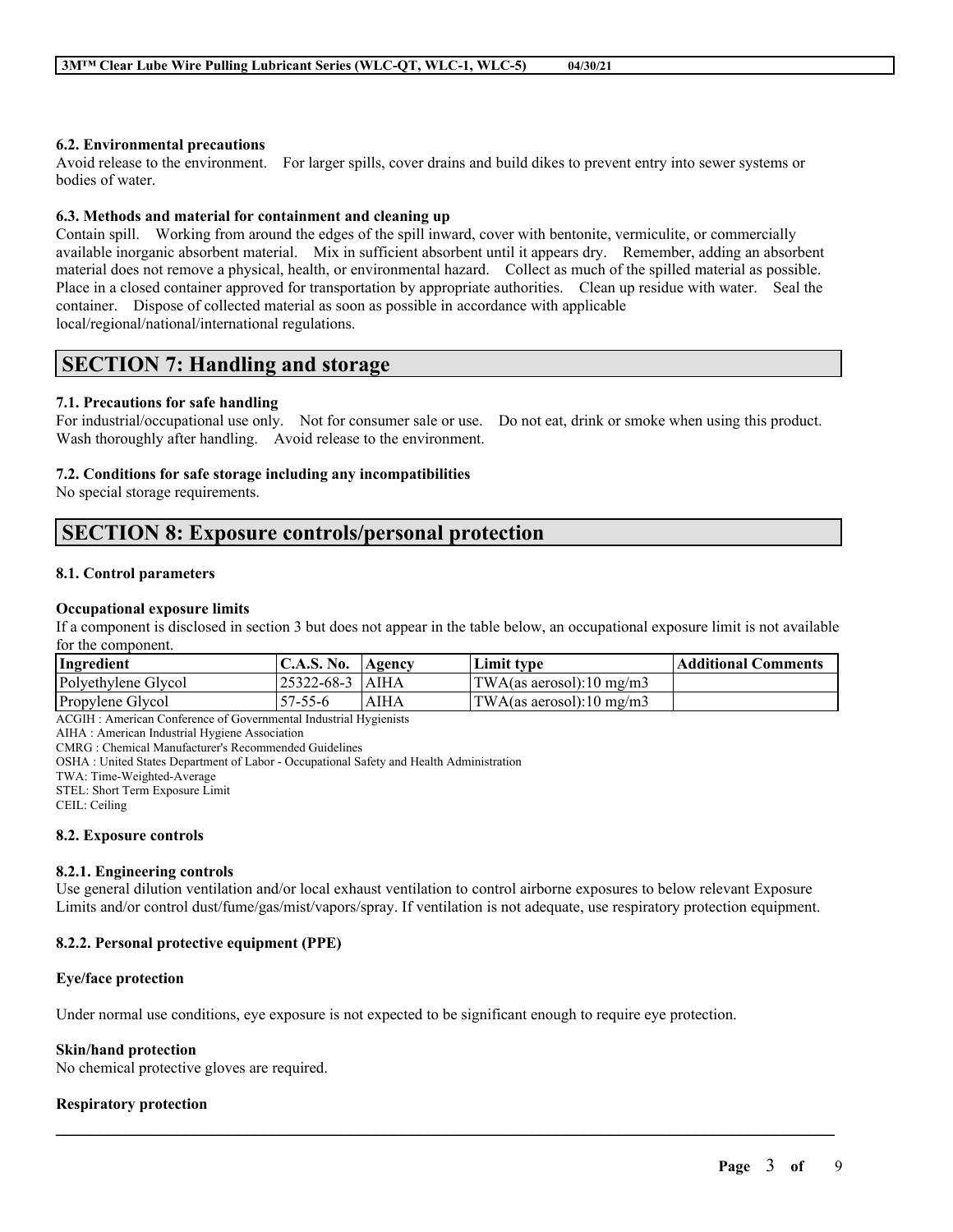Under normal use conditions, airborne exposures are not expected to be significant enough to require respiratory protection.

# **SECTION 9: Physical and chemical properties**

| 9.1. Information on basic physical and chemical properties |  |  |  |  |
|------------------------------------------------------------|--|--|--|--|
|                                                            |  |  |  |  |

| Appearance                                |                              |
|-------------------------------------------|------------------------------|
| <b>Physical state</b>                     | Liquid                       |
| Color                                     | Colorless                    |
| <b>Specific Physical Form:</b>            | <b>Viscous</b>               |
| Odor                                      | Odorless                     |
| <b>Odor threshold</b>                     | No Data Available            |
| pН                                        | $6.5 - 8.5$                  |
| <b>Melting point</b>                      | Not Applicable               |
| <b>Boiling Point</b>                      | 100 °C                       |
| <b>Flash Point</b>                        | No flash point               |
| <b>Evaporation rate</b>                   | No Data Available            |
| <b>Flammability (solid, gas)</b>          | Not Applicable               |
| <b>Flammable Limits(LEL)</b>              | Not Applicable               |
| <b>Flammable Limits(UEL)</b>              | Not Applicable               |
| <b>Vapor Pressure</b>                     | 18 mmHg [@ 68.0000000000 °F] |
| <b>Vapor Density</b>                      | $.9 - 1.1$ [Ref Std: AIR=1]  |
| <b>Density</b>                            | $1.01$ g/ml                  |
| <b>Specific Gravity</b>                   | 1.01 $[RefStd:WATER=1]$      |
| <b>Solubility in Water</b>                | Complete                     |
| Solubility- non-water                     | No Data Available            |
| Partition coefficient: n-octanol/water    | Not Applicable               |
| <b>Autoignition temperature</b>           | Not Applicable               |
| <b>Decomposition temperature</b>          | No Data Available            |
| <b>Viscosity</b>                          | 110,000 - 115,000 centipoise |
| <b>Bulk density</b>                       | Not Applicable               |
| <b>Hazardous Air Pollutants</b>           | Not Applicable               |
| Molecular weight                          | Not Applicable               |
| <b>Volatile Organic Compounds</b>         | $0$ lb/gal                   |
| <b>Percent volatile</b>                   | $0\%$                        |
| <b>Softening point</b>                    | Not Applicable               |
| <b>VOC Less H2O &amp; Exempt Solvents</b> | 0 g/l                        |
|                                           |                              |

 $\mathcal{L}_\mathcal{L} = \mathcal{L}_\mathcal{L} = \mathcal{L}_\mathcal{L} = \mathcal{L}_\mathcal{L} = \mathcal{L}_\mathcal{L} = \mathcal{L}_\mathcal{L} = \mathcal{L}_\mathcal{L} = \mathcal{L}_\mathcal{L} = \mathcal{L}_\mathcal{L} = \mathcal{L}_\mathcal{L} = \mathcal{L}_\mathcal{L} = \mathcal{L}_\mathcal{L} = \mathcal{L}_\mathcal{L} = \mathcal{L}_\mathcal{L} = \mathcal{L}_\mathcal{L} = \mathcal{L}_\mathcal{L} = \mathcal{L}_\mathcal{L}$ 

# **SECTION 10: Stability and reactivity**

#### **10.1. Reactivity**

This material is considered to be non reactive under normal use conditions.

#### **10.2. Chemical stability**

Stable.

#### **10.3. Possibility of hazardous reactions**

Hazardous polymerization will not occur.

#### **10.4. Conditions to avoid** None known.

#### **10.5. Incompatible materials**

None known.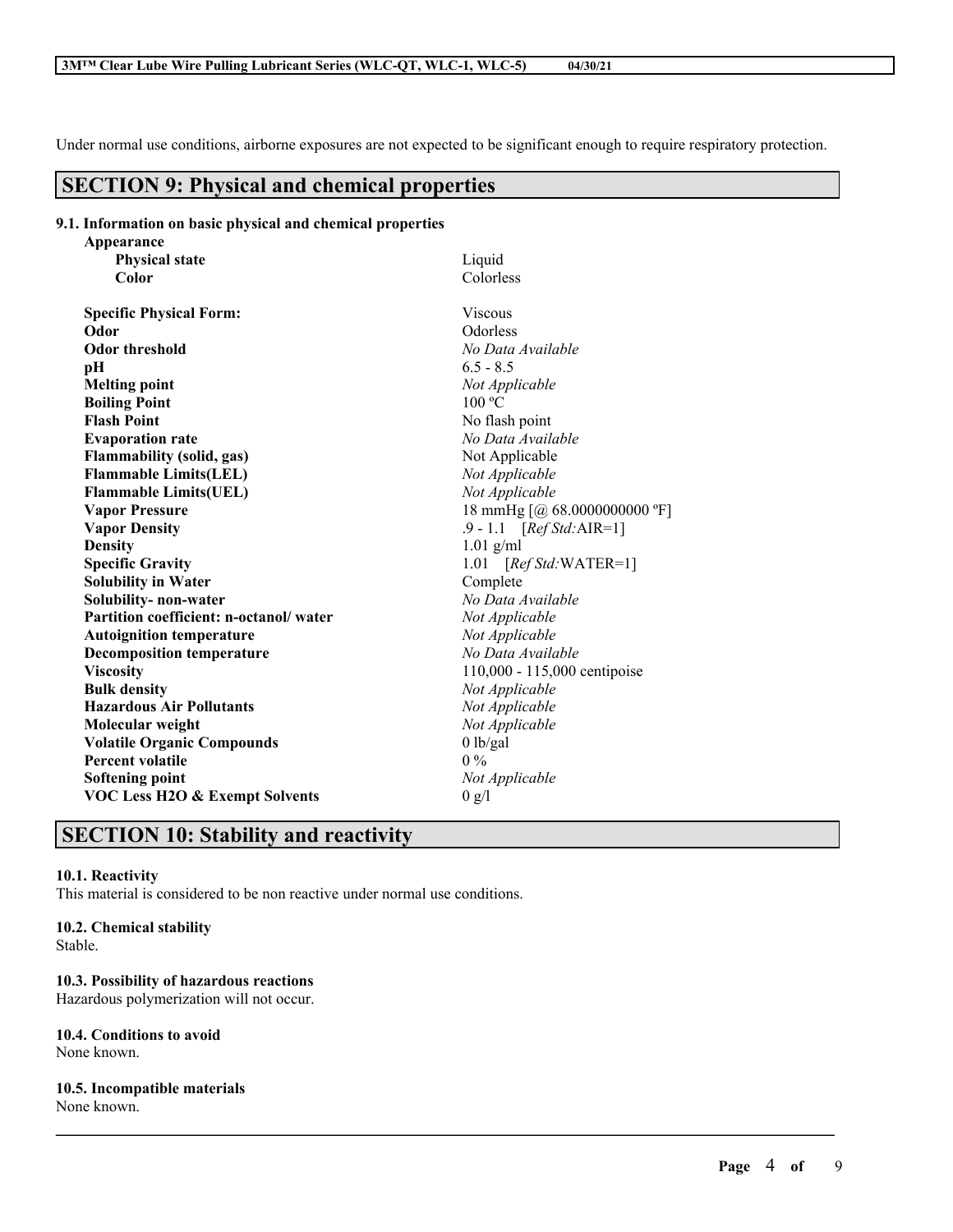#### **10.6. Hazardous decomposition products Substance Condition**

Aldehydes Not Specified Hydrocarbons Not Specified

Refer to section 5.2 for hazardous decomposition products during combustion.

# **SECTION 11: Toxicological information**

The information below may not be consistent with the material classification in Section 2 if specific ingredient **classifications are mandated by a competent authority. In addition, toxicological data on ingredients may not be** reflected in the material classification and/or the signs and symptoms of exposure, because an ingredient may be present below the threshold for labeling, an ingredient may not be available for exposure, or the data may not be **relevant to the material as a whole.**

**11.1. Information on Toxicological effects**

**Signs and Symptoms of Exposure**

Based on test data and/or information on the components, this material may produce the following health effects:

#### **Inhalation:**

No known health effects.

#### **Skin Contact:**

Contact with the skin during product use is not expected to result in significant irritation.

#### **Eye Contact:**

Contact with the eyes during product use is not expected to result in significant irritation.

#### **Ingestion:**

Gastrointestinal Irritation: Signs/symptoms may include abdominal pain, stomach upset, nausea, vomiting and diarrhea.

#### **Toxicological Data**

If a component is disclosed in section 3 but does not appear in a table below, either no data are available for that endpoint or the data are not sufficient for classification.

#### **Acute Toxicity**

| Route     | <b>Species</b> | Value                                             |
|-----------|----------------|---------------------------------------------------|
| Ingestion |                | No data available; calculated $ATE > 5,000$ mg/kg |
| Dermal    | Rabbit         | $LD50 > 20,000$ mg/kg                             |
| Ingestion | Rat            | LD50 32,770 mg/kg                                 |
| Dermal    | Rabbit         | $20,800 \text{ mg/kg}$<br>LD50                    |
| Ingestion | Rat            | $LD50$ 22,000 mg/kg                               |
| Dermal    | Professio      | LD50 estimated to be $> 5,000$ mg/kg              |
|           | nal            |                                                   |
|           | judgeme        |                                                   |
|           | nt             |                                                   |
| Ingestion | Rat            | LD50<br>$5,700$ mg/kg                             |
| Dermal    | Rabbit         | $LD50 > 5,000$ mg/kg                              |
| Ingestion | Rat            | $LD50 > 2,000$ mg/kg                              |
|           |                |                                                   |

 $ATE = acute$  toxicity estimate

#### **Skin Corrosion/Irritation**

| <b>Name</b> | <b>Species</b> | $-1$<br>alue |
|-------------|----------------|--------------|
|             |                |              |
|             |                |              |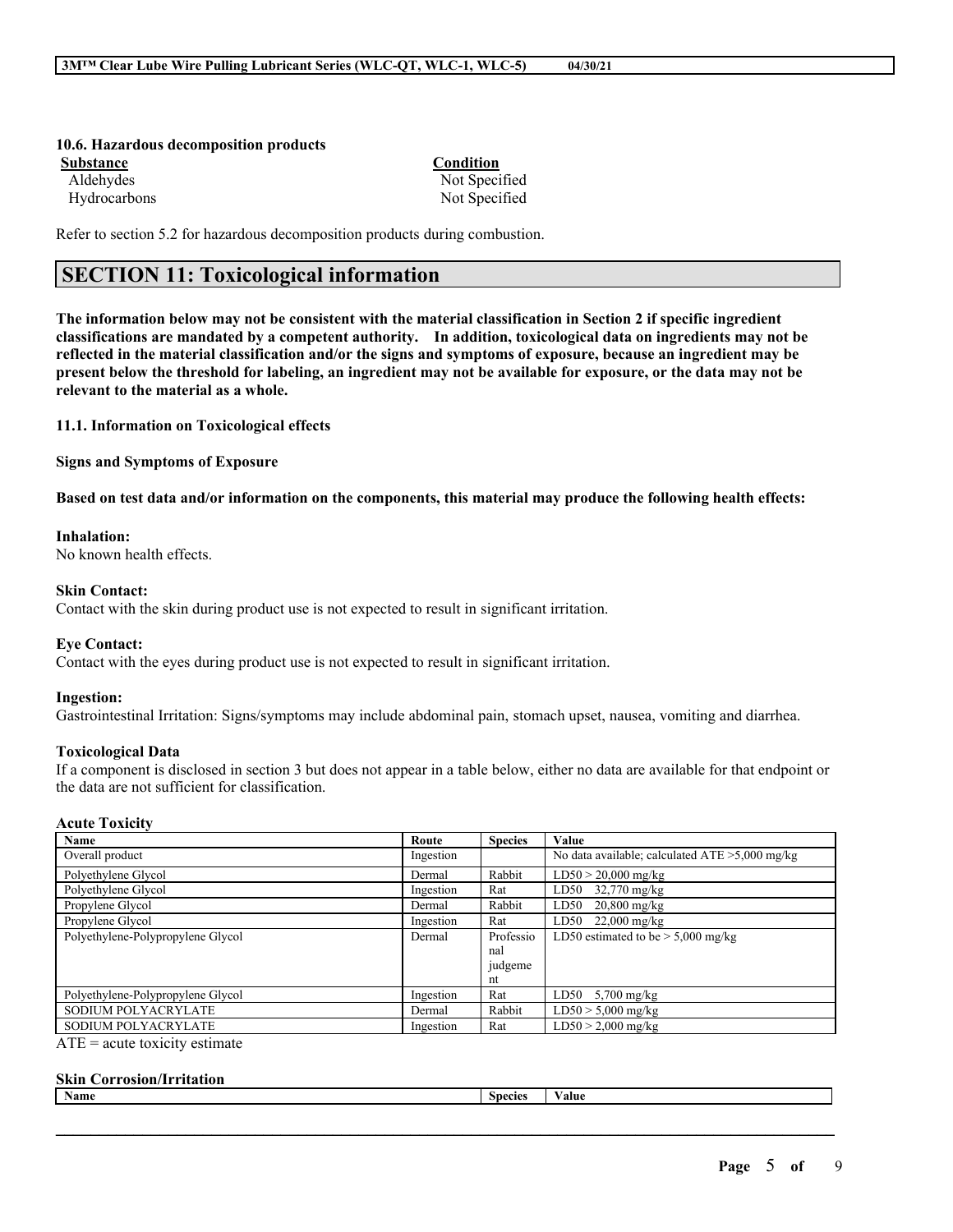| Polvethylene Glycol | Rabbit | Minimal irritation               |
|---------------------|--------|----------------------------------|
| Propylene Glycol    | Rabbit | No significant irritation        |
| SODIUM POLYACRYLATE | Rabbit | . .<br>No significant irritation |

#### **Serious Eye Damage/Irritation**

| Name                | <b>Species</b> | Value                     |
|---------------------|----------------|---------------------------|
|                     |                |                           |
| Polvethylene Glycol | Rabbit         | Mild irritant             |
| Propylene Glycol    | Rabbit         | No significant irritation |
| SODIUM POLYACRYLATE | Rabbit         | No significant irritation |

#### **Skin Sensitization**

| Name                | <b>Species</b>   | Value                    |
|---------------------|------------------|--------------------------|
| Polyethylene Glycol | $\sim$<br>Guinea | $\sim$<br>Not classified |
|                     | pig              |                          |
| Propylene Glycol    | Human            | Not classified           |

#### **Respiratory Sensitization**

For the component/components, either no data are currently available or the data are not sufficient for classification.

#### **Germ Cell Mutagenicity**

| <b>Name</b>         | Route    | Value         |
|---------------------|----------|---------------|
|                     |          |               |
| Polvethylene Glycol | In Vitro | Not mutagenic |
| Polyethylene Glycol | In vivo  | Not mutagenic |
| Propylene Glycol    | In Vitro | Not mutagenic |
| Propylene Glycol    | In vivo  | Not mutagenic |

#### **Carcinogenicity**

| Name                | Route     | <b>Species</b> | Value            |
|---------------------|-----------|----------------|------------------|
| Polvethylene Glycol | Ingestion | Rat            | Not carcinogenic |
| Propylene Glycol    | Dermal    | Mouse          | Not carcinogenic |
| Propylene Glycol    | Ingestion | Multiple       | Not carcinogenic |
|                     |           | animal         |                  |
|                     |           | species        |                  |

#### **Reproductive Toxicity**

#### **Reproductive and/or Developmental Effects**

| Name                | Route            | Value                                                 | <b>Species</b>                | <b>Test Result</b>                           | <b>Exposure</b><br><b>Duration</b> |
|---------------------|------------------|-------------------------------------------------------|-------------------------------|----------------------------------------------|------------------------------------|
| Polyethylene Glycol | Ingestion        | Not classified for female reproduction                | Rat                           | <b>NOAEL 1,125</b><br>mg/kg/day              | during<br>gestation                |
| Polyethylene Glycol | Ingestion        | Not classified for male reproduction                  | Rat                           | <b>NOAEL 5699</b><br>$+/- 1341$<br>mg/kg/day | 5 days                             |
| Polyethylene Glycol | Not<br>Specified | Not classified for reproduction and/or<br>development |                               | <b>NOEL N/A</b>                              |                                    |
| Polyethylene Glycol | Ingestion        | Not classified for development                        | Mouse                         | <b>NOAEL 562</b><br>mg/animal/da             | during<br>gestation                |
| Propylene Glycol    | Ingestion        | Not classified for female reproduction                | Mouse                         | <b>NOAEL</b><br>10,100<br>mg/kg/day          | 2 generation                       |
| Propylene Glycol    | Ingestion        | Not classified for male reproduction                  | Mouse                         | NOAEL<br>10,100<br>mg/kg/day                 | 2 generation                       |
| Propylene Glycol    | Ingestion        | Not classified for development                        | Multiple<br>animal<br>species | <b>NOAEL 1,230</b><br>mg/kg/day              | during<br>organogenesi<br>s        |

 $\mathcal{L}_\mathcal{L} = \mathcal{L}_\mathcal{L} = \mathcal{L}_\mathcal{L} = \mathcal{L}_\mathcal{L} = \mathcal{L}_\mathcal{L} = \mathcal{L}_\mathcal{L} = \mathcal{L}_\mathcal{L} = \mathcal{L}_\mathcal{L} = \mathcal{L}_\mathcal{L} = \mathcal{L}_\mathcal{L} = \mathcal{L}_\mathcal{L} = \mathcal{L}_\mathcal{L} = \mathcal{L}_\mathcal{L} = \mathcal{L}_\mathcal{L} = \mathcal{L}_\mathcal{L} = \mathcal{L}_\mathcal{L} = \mathcal{L}_\mathcal{L}$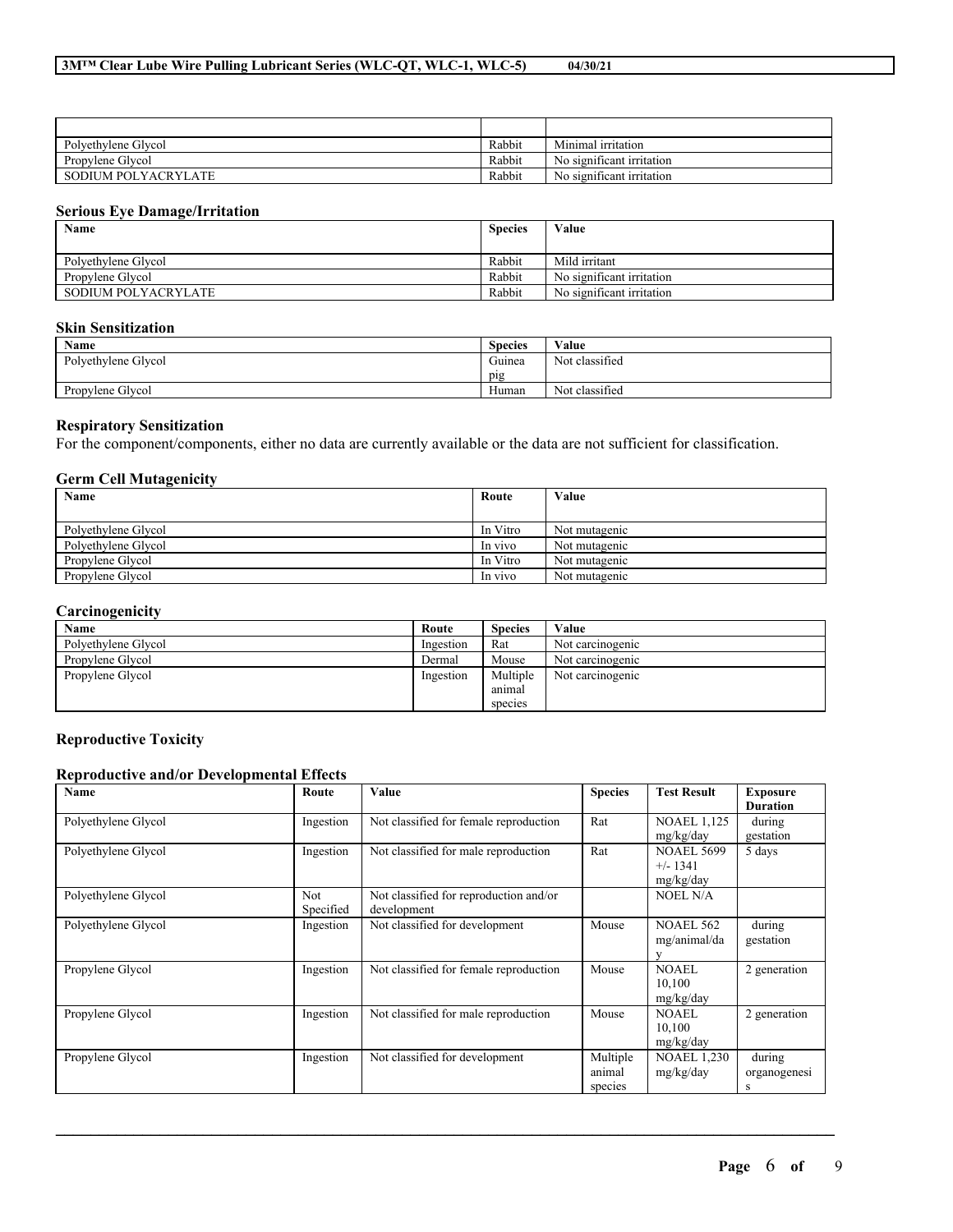#### **Target Organ(s)**

#### **Specific Target Organ Toxicity - single exposure**

| Name                | Route      | Target Organ(s)        | Value          | <b>Species</b> | <b>Test Result</b>   | <b>Exposure</b> |
|---------------------|------------|------------------------|----------------|----------------|----------------------|-----------------|
|                     |            |                        |                |                |                      | <b>Duration</b> |
| Polyethylene Glycol | Inhalation | respiratory irritation | Not classified | Rat            | <b>NOAEL</b>         | 2 weeks         |
|                     |            |                        |                |                | $1.008 \text{ mg/l}$ |                 |
| Propylene Glycol    | Ingestion  | central nervous        | Not classified | Human          | <b>NOAEL Not</b>     |                 |
|                     |            | system depression      |                | and            | available            |                 |
|                     |            |                        |                | animal         |                      |                 |

#### **Specific Target Organ Toxicity - repeated exposure**

| Name                | Route      | <b>Target Organ(s)</b> | Value          | <b>Species</b> | <b>Test Result</b>   | <b>Exposure</b> |
|---------------------|------------|------------------------|----------------|----------------|----------------------|-----------------|
|                     |            |                        |                |                |                      | <b>Duration</b> |
| Polyethylene Glycol | Inhalation | respiratory system     | Not classified | Rat            | <b>NOAEL</b>         | 2 weeks         |
|                     |            |                        |                |                | $1.008 \text{ mg/l}$ |                 |
| Polyethylene Glycol | Ingestion  | kidney and/or          | Not classified | Rat            | <b>NOAEL</b>         | 13 weeks        |
|                     |            | bladder   heart        |                |                | 5,640                |                 |
|                     |            | endocrine system       |                |                | mg/kg/day            |                 |
|                     |            | hematopoietic          |                |                |                      |                 |
|                     |            | system   liver         |                |                |                      |                 |
|                     |            | nervous system         |                |                |                      |                 |
| Propylene Glycol    | Ingestion  | hematopoietic          | Not classified | Multiple       | <b>NOAEL</b>         | $117$ days      |
|                     |            | system                 |                | animal         | 1,370                |                 |
|                     |            |                        |                | species        | mg/kg/day            |                 |
| Propylene Glycol    | Ingestion  | kidney and/or          | Not classified | Dog            | <b>NOAEL</b>         | 104 weeks       |
|                     |            | bladder                |                |                | 5,000                |                 |
|                     |            |                        |                |                | mg/kg/day            |                 |

#### **Aspiration Hazard**

For the component/components, either no data are currently available or the data are not sufficient for classification.

Please contact the address or phone number listed on the first page of the SDS for additional toxicological information **on this material and/or its components.**

# **SECTION 12: Ecological information**

#### **Ecotoxicological information**

Please contact the address or phone number listed on the first page of the SDS for additional ecotoxicological information on this material and/or its components.

#### **Chemical fate information**

Please contact the address or phone number listed on the first page of the SDS for additional chemical fate information on this material and/or its components.

## **SECTION 13: Disposal considerations**

#### **13.1. Disposal methods**

Dispose of contents/ container in accordance with the local/regional/national/international regulations.

Prior to disposal, consult all applicable authorities and regulations to insure proper classification. Dispose of waste product in a permitted industrial waste facility. Empty and clean product containers may be disposed as non-hazardous waste. Consult your specific regulations and service providers to determine available options and requirements.

 $\mathcal{L}_\mathcal{L} = \mathcal{L}_\mathcal{L} = \mathcal{L}_\mathcal{L} = \mathcal{L}_\mathcal{L} = \mathcal{L}_\mathcal{L} = \mathcal{L}_\mathcal{L} = \mathcal{L}_\mathcal{L} = \mathcal{L}_\mathcal{L} = \mathcal{L}_\mathcal{L} = \mathcal{L}_\mathcal{L} = \mathcal{L}_\mathcal{L} = \mathcal{L}_\mathcal{L} = \mathcal{L}_\mathcal{L} = \mathcal{L}_\mathcal{L} = \mathcal{L}_\mathcal{L} = \mathcal{L}_\mathcal{L} = \mathcal{L}_\mathcal{L}$ 

#### **EPA Hazardous Waste Number (RCRA):** Not regulated

# **SECTION 14: Transport Information**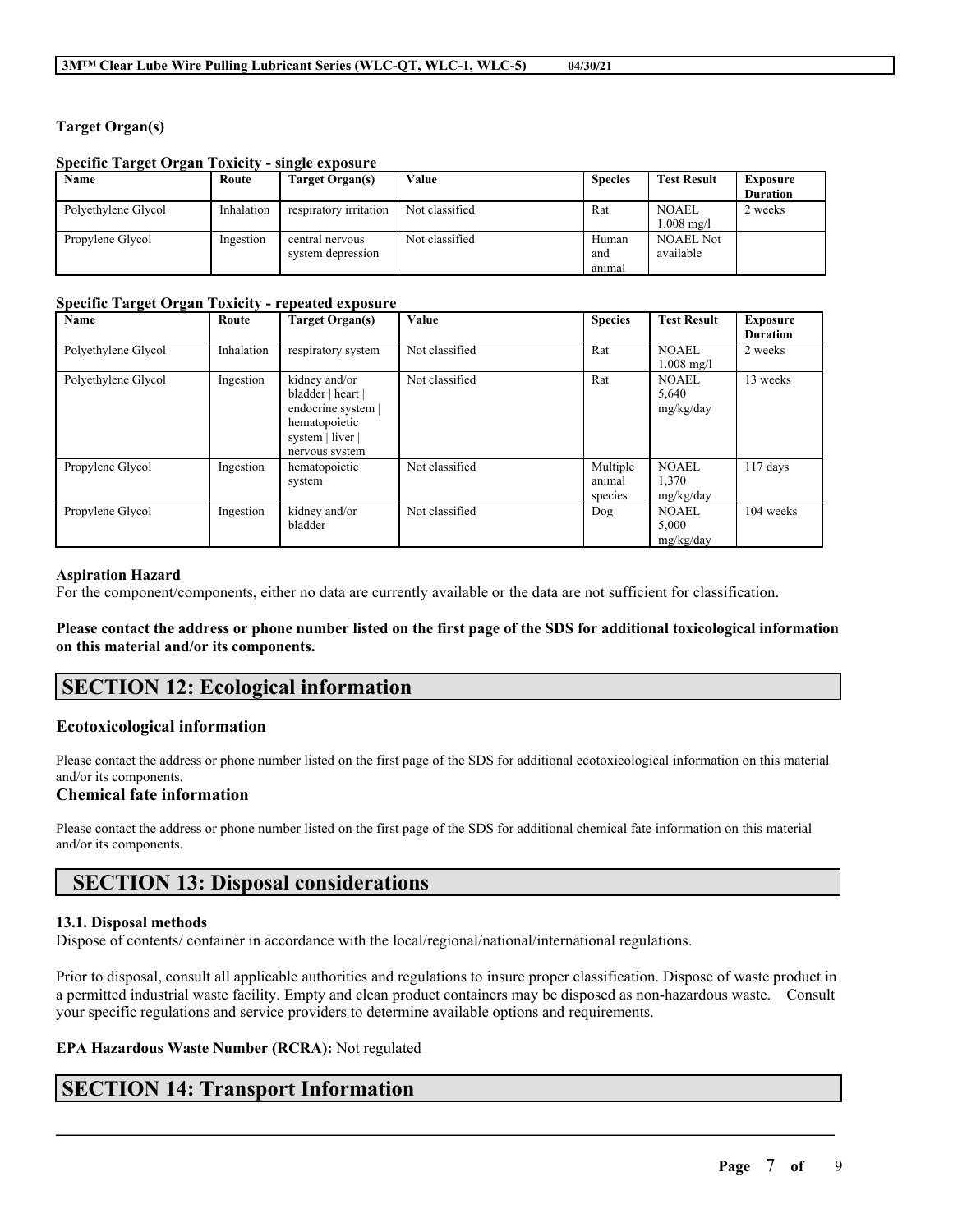For Transport Information, please visit http://3M.com/Transportinfo or call 1-800-364-3577 or 651-737-6501.

## **SECTION 15: Regulatory information**

#### **15.1. US Federal Regulations**

Contact 3M for more information.

#### **EPCRA 311/312 Hazard Classifications:**

**Physical Hazards** Not applicable

#### **Health Hazards**

Not applicable

#### **15.2. State Regulations**

Contact 3M for more information.

#### **15.3. Chemical Inventories**

The components of this material are in compliance with the provisions of Australia National Industrial Chemical Notification and Assessment Scheme (NICNAS). Certain restrictions may apply. Contact the selling division for additional information.

The components of this product are in compliance with the new substance notification requirements of CEPA.

The components of this material are in compliance with the China "Measures on Environmental Management of New Chemical Substance". Certain restrictions may apply. Contact the selling division for additional information.

The components of this material are in compliance with the provisions of the Korean Toxic Chemical Control Law. Certain restrictions may apply. Contact the selling division for additional information.

The components of this material are in compliance with the provisions of Japan Chemical Substance Control Law. Certain restrictions may apply. Contact the selling division for additional information.

The components of this material are in compliance with the provisions of Philippines RA 6969 requirements. Certain restrictions may apply. Contact the selling division for additional information.

The components of this product are in compliance with the chemical notification requirements of TSCA. All required components of this product are listed on the active portion of the TSCA Inventory.

Contact 3M for more information.

#### **15.4. International Regulations**

Contact 3M for more information.

**This SDS has been prepared to meet the U.S. OSHA Hazard Communication Standard, 29 CFR 1910.1200.**

# **SECTION 16: Other information**

#### **NFPA Hazard Classification**

**Health:** 0 **Flammability:** 0 **Instability:** 0 **Special Hazards:** None

National Fire Protection Association (NFPA) hazard ratings are designed for use by emergency response personnel to address

 $\mathcal{L}_\mathcal{L} = \mathcal{L}_\mathcal{L} = \mathcal{L}_\mathcal{L} = \mathcal{L}_\mathcal{L} = \mathcal{L}_\mathcal{L} = \mathcal{L}_\mathcal{L} = \mathcal{L}_\mathcal{L} = \mathcal{L}_\mathcal{L} = \mathcal{L}_\mathcal{L} = \mathcal{L}_\mathcal{L} = \mathcal{L}_\mathcal{L} = \mathcal{L}_\mathcal{L} = \mathcal{L}_\mathcal{L} = \mathcal{L}_\mathcal{L} = \mathcal{L}_\mathcal{L} = \mathcal{L}_\mathcal{L} = \mathcal{L}_\mathcal{L}$